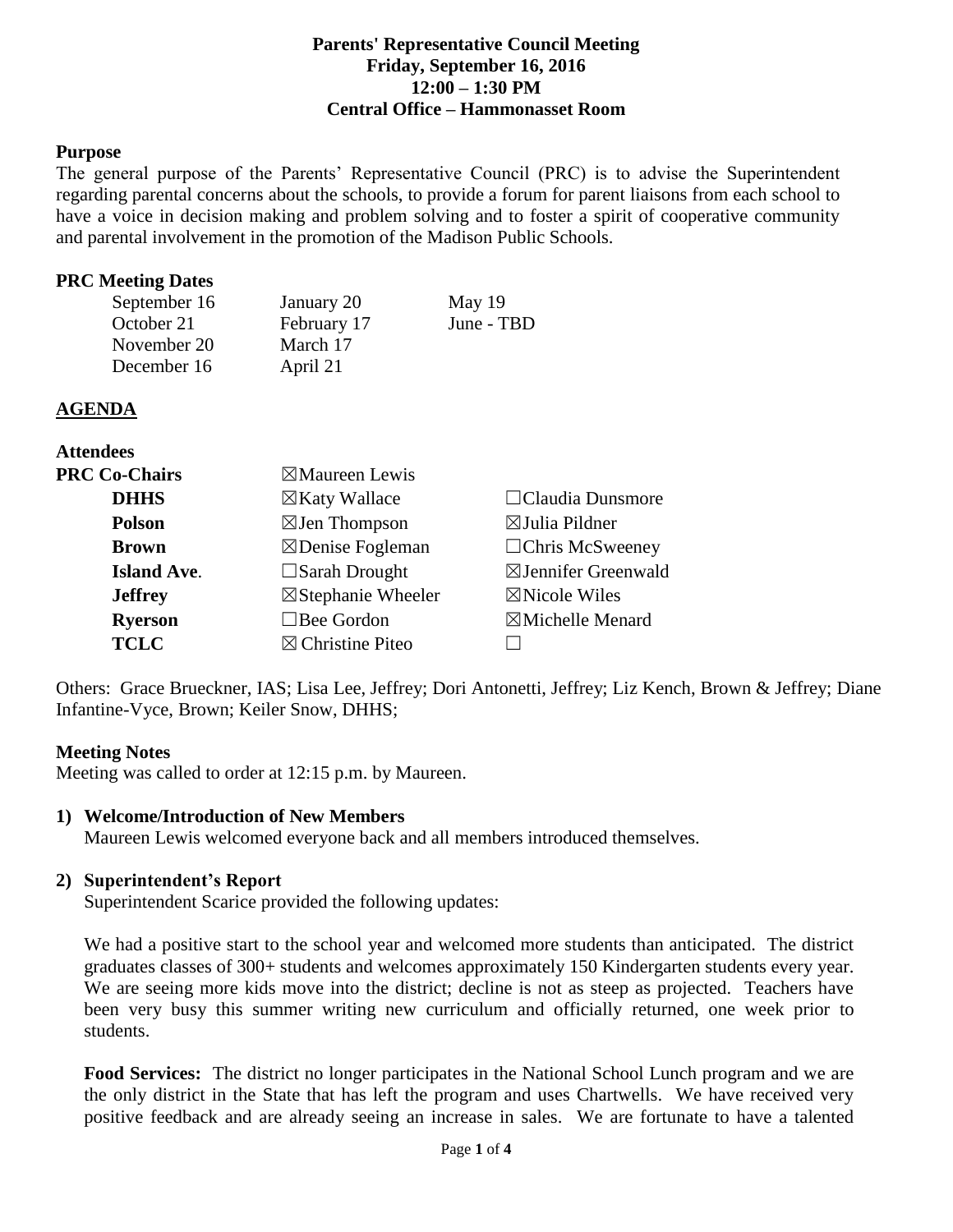director of food services who was once chef at Tavern on the Green. We've received requests from other districts to visit and view the program. A new Point of Sale system has been implemented, allowing parents to know their child's food choices and what they are paying for.

**Polson start time:** We have received great feedback from parents. Superintendent Scarice commented that he has experienced little traffic and DHHS traffic has been reduced as well. Green Hill Road is now a little more manageable in the morning.

**Facilities Utilization Study:** The study has been ongoing for the past two years. We have narrowed the choices down to 2 options, both of which involve closing schools, and the Board is coming closer to making a decision. Some facilities are very dated and do not match our instructional vision. Superintendent Scarice outlined the options, as follows:

- One option is to close IAS and fully renovate Ryerson & Jeffrey, change the grade configuration of Brown to grades 3-5, and Polson to grades 6-8. The challenge with this option involves a 4-year transition plan for the elementary school students.
- Another option is to close all 3 elementary schools & build a state-of-the-art school for the whole district, grades  $K - 2$ . As with the first option, Brown Middle School would house grades 3-5 and Polson Middle School would house grades 6-8. With both options, DHHS stays as is. Superintendent Scarice noted Polson is in need of a great deal of mechanical repairs, including a HVAC system.

Building a new school eliminates our youngest students being shuffled back and forth between schools. Additionally, we are committed to a plan for the buildings we will no longer use. Two potential sites for new construction are the LaSage property or the fields/land behind Ryerson. The board will not vote on a location, only the option. The renovation model costs more than building a new school. Closing all elementary schools will mean approximately \$1M saved year after year.

**Google Classroom Pilot** (an app under the Google "umbrella"): The district is in the process of developing its newest iteration of the districtwide Technology Plan. Keeping up with technology is challenging. Super Scarice commented that during his first year with the district, the goal was for all students to have Wi-Fi access. We are now onto the 2nd phase of the plan – growing the infrastructure. Latest iteration went from infrastructure to instructional technology. We have two instructional technology experts who assist teachers with programmatic decisions.

Google Docs has changed the way students & teachers interact. Students can share their work only with teachers and amongst themselves. No parent portal exists as with Finalsite. Currently, 58 teachers implement the program. Superintendent Scarice asked the PTO to encourage feedback from parents. Superintendent Scarice also added the district asks much from our teachers, noting Google is less complicated than Finalsite.

# **3) Review /Approve Minutes**

Motion to approve minutes of May 20, 2016 meeting, with change noted, by Denise Fogleman,  $2<sup>nd</sup>$  by Nicole Wiles. All in favor.

# **4) PRC/PTO Goals**

Maureen Lewis provided an overview of the functions of the PRC and discussed the meeting format. The group serves as a liaison to and for the superintendent by sharing information with him and bringing updates back to the PTO boards. Mrs. Lewis spoke to the issue of how the individual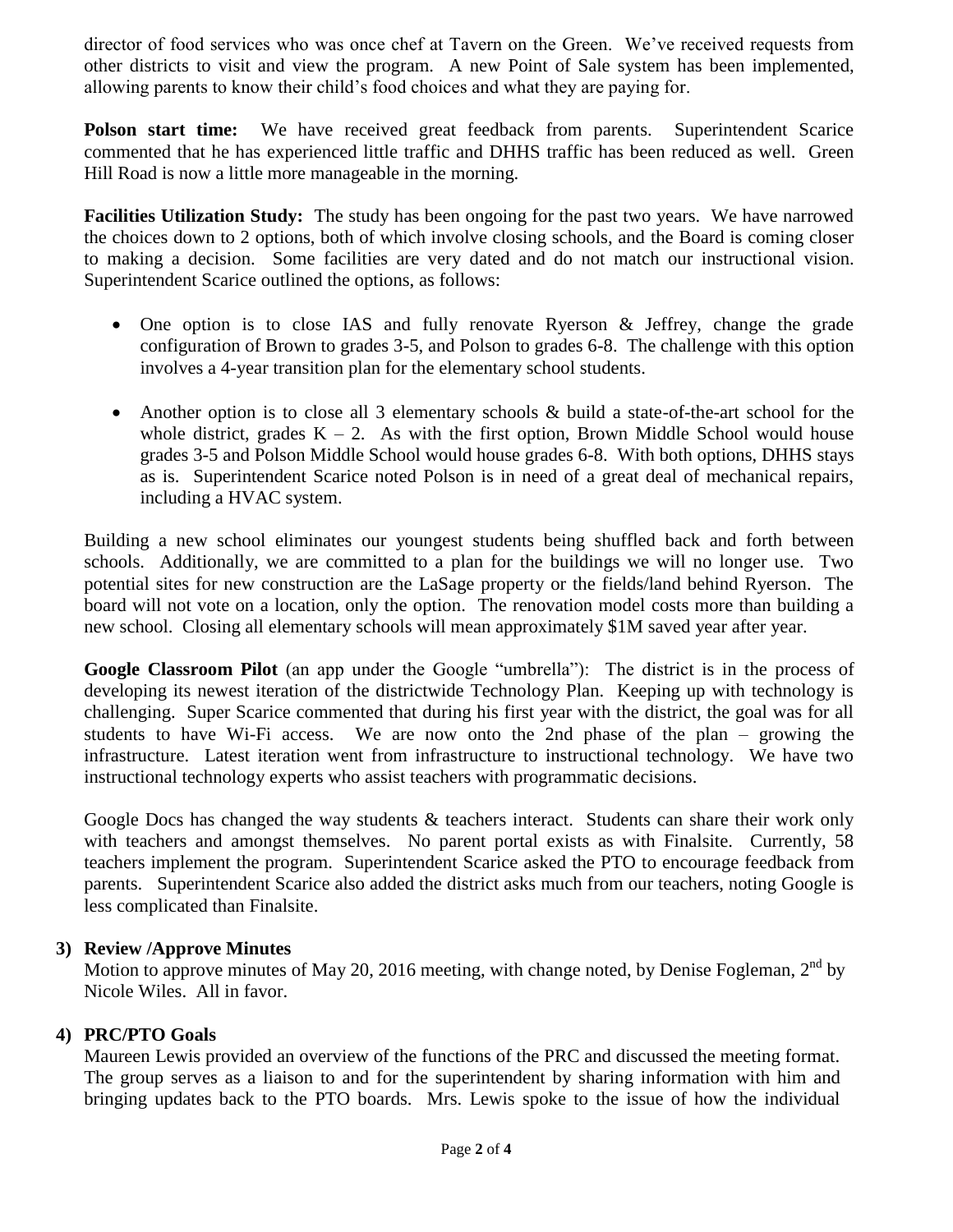PTO's allocate their money and it was agreed that PTO budgets would be sent to Maureen for comparison, which in turn will help with spending guidelines.

Ms. Lewis will assemble "best practices" and reminded all PTO's to distribute by-laws to all members for review and possible updating. Ms. Lewis also distributed and reviewed the PTO subcommittee list and asked for updates. Each meeting ends with a "Roundtable" where one rep from each school provides updates.

#### **5) Review PRC Member List**

The member list was distributed and changes were noted.

#### **6) Review: PRC Subcommittee List / Responsibilities and Roundtable**

- a) **DHHS** Freshman orientation was well attended. Back to school night September 15. First football game and pep rally September 9. Sr. picnic - September 9. First Executive Board meeting – September 27, first PTO meeting – October 4.
- b) **Polson** Open house September 29. Back to school luncheon held for teachers. Just got PayPal.
- c) **Brown** Orientation August 31, Open House September 22. Back to school luncheon held for teachers. Rita Boland gave presentation on Infinite Campus and Finalsite this morning. Movie night planned for mid-October.
- d) **Island Ave**  PTO website has been established: [www.iaspto.org.](http://www.iaspto.org/) Now have PayPal. Topic for all PTO meetings have been chosen. Tiger Pass was discussed, the \$125 cost of which includes:
	- PTO membership dues
	- 4 Movie Night Admission
	- 4 Fall Dance Admission
	- 1 Yearbook
	- 1 IAS Tee Shirt
	- 1 IAS Snack Bag
	- 1 IAS Sticker
	- A charitable contribution on your behalf

Fall Festival – October 29, 12-3, \$5 admission. Adding a D.J., food truck and bake sale this year.

- e) **Jeffrey** 9/24 fundraiser at Surf Club from 6:30 9:00 p.m. Tickets \$50 includes dinner by What's Cooking' and silent auction. Teacher luncheon held.
- f) **Ryerson –** Open House September 21.
- g) **TCLC**  First meeting September 28.

# **7) Review: PRC Member Expectations**

**8) Wrap Up/Things to do/Share with your PTO etc.**